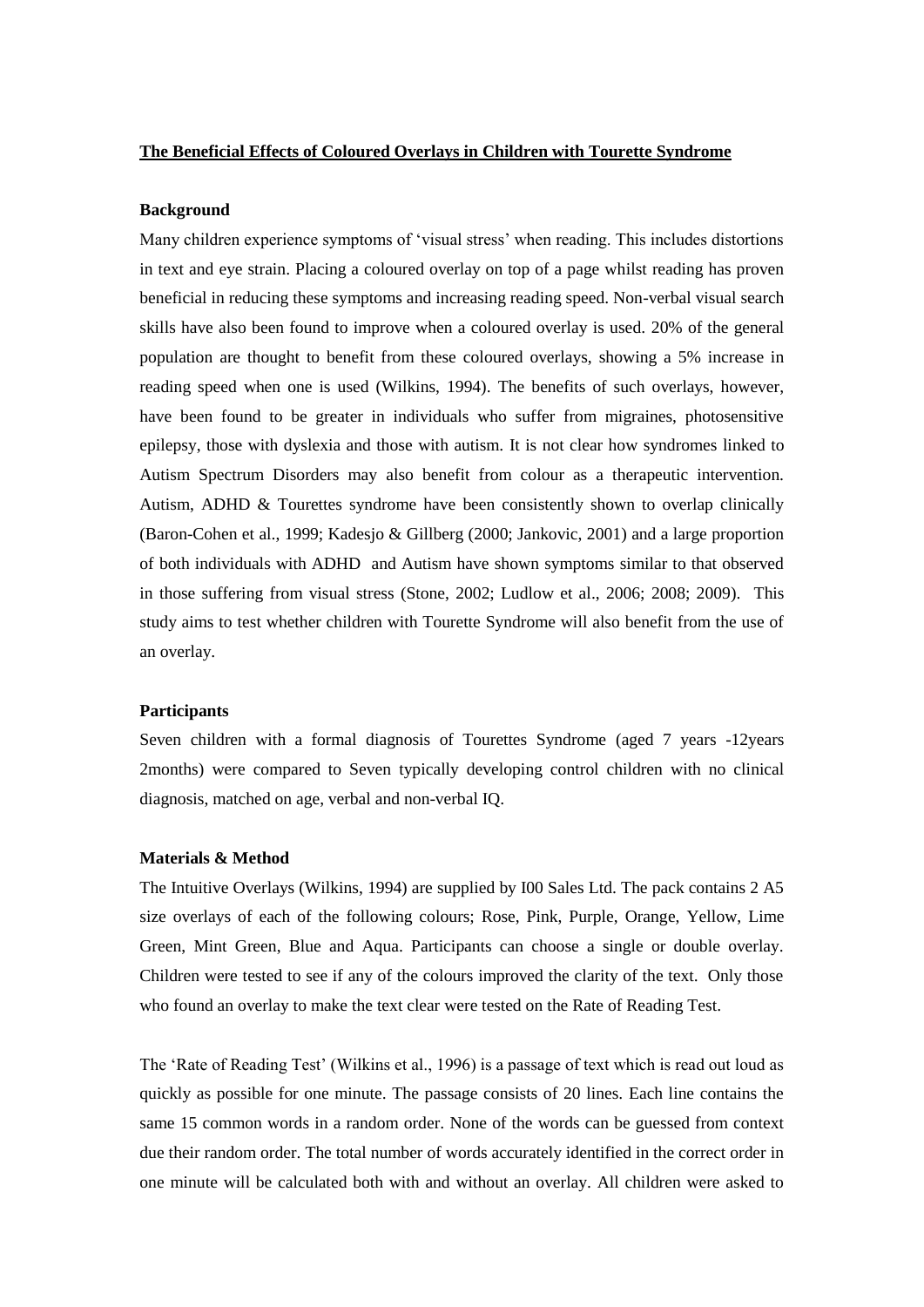read the text out loud for minute with and without an overlay the order in which the children received an overlay was randomised.

## Visual Stress

Children were also tested for visual stress. The children were asked to read the text out loud without an overlay and asked a series of questions: e.g. Is the text clear or blurred? Do the word move or stay still? Is the page too bright? Does the page hurt your eyes to look out?

# **Results**

All the children selected an overlay as improving the clarity of text. Six out of the Seven children with Tourettes syndrome were found to read more than 5% faster with an overlay (mean improvement 13%) compared to two of the control children. Importantly there was found to be a significant difference between groups in the number of words read without an overlay, with the typically developing children reading more than 5% faster. However no significance difference was found when the children read with an overlay.



Table 1: The effect of a coloured overlay on the Rate of Reading

The children with Tourette syndrome were revealed to show more symptoms of visual stress than their controls.

# **Conclusion**

It appears from this small pilot study that a substantially large proportion of children with Tourette syndrome may suffer from visual stress when reading. A colour overlay appears to help remediate these symptoms and improve reading rate.